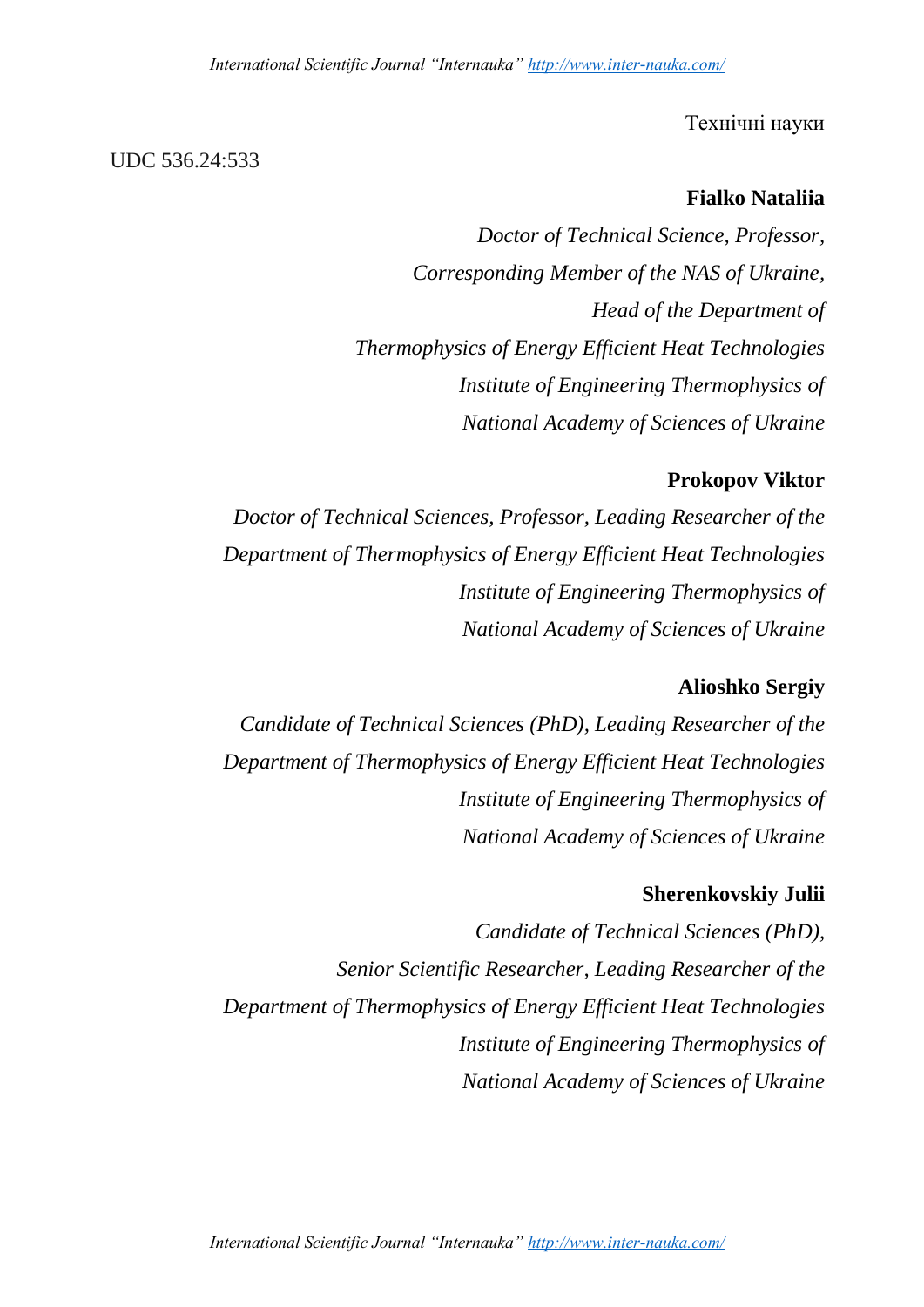# **Meranova Nataliia**

*Candidate of Technical Sciences (PhD), Senior Scientific Researcher, Leading Researcher of the Department of Thermophysics of Energy Efficient Heat Technologies Institute of Engineering Thermophysics of National Academy of Sciences of Ukraine*

# **Rokytko Konstantin**

*Junior Research of the Department of Thermophysics of Energy Efficient Heat Technologies Institute of Engineering Thermophysics of National Academy of Sciences of Ukraine*

# **Fomin Dmytro**

*Student of the National Aviation University*

**Loza Irina**

*Student of the National Aviation University*

# **MATHEMATICAL MODELING OF THE HEAT STATE OF THE COMBUSTION ZONE OF STABILIZER BURNER DEVICES**

*Summary. The results of calculations of the temperature regimes of the combustion zone of stabilizing-type burner devices intended for use at relatively high values of the coefficient of excess air are presented. The nature of the variation along the flow of the coefficient of unevenness of the temperature* distribution in the channel sections is studied. The analysis of fuel burnup *characteristics in burners of this type is carried out.*

*Іntеrnаtіоnаl Scіеntіfіc Jоurnаl "Іntеrnаukа" [http://www.іntеr-nаukа.cоm/](http://www.іnter-nаukа.cоm/)*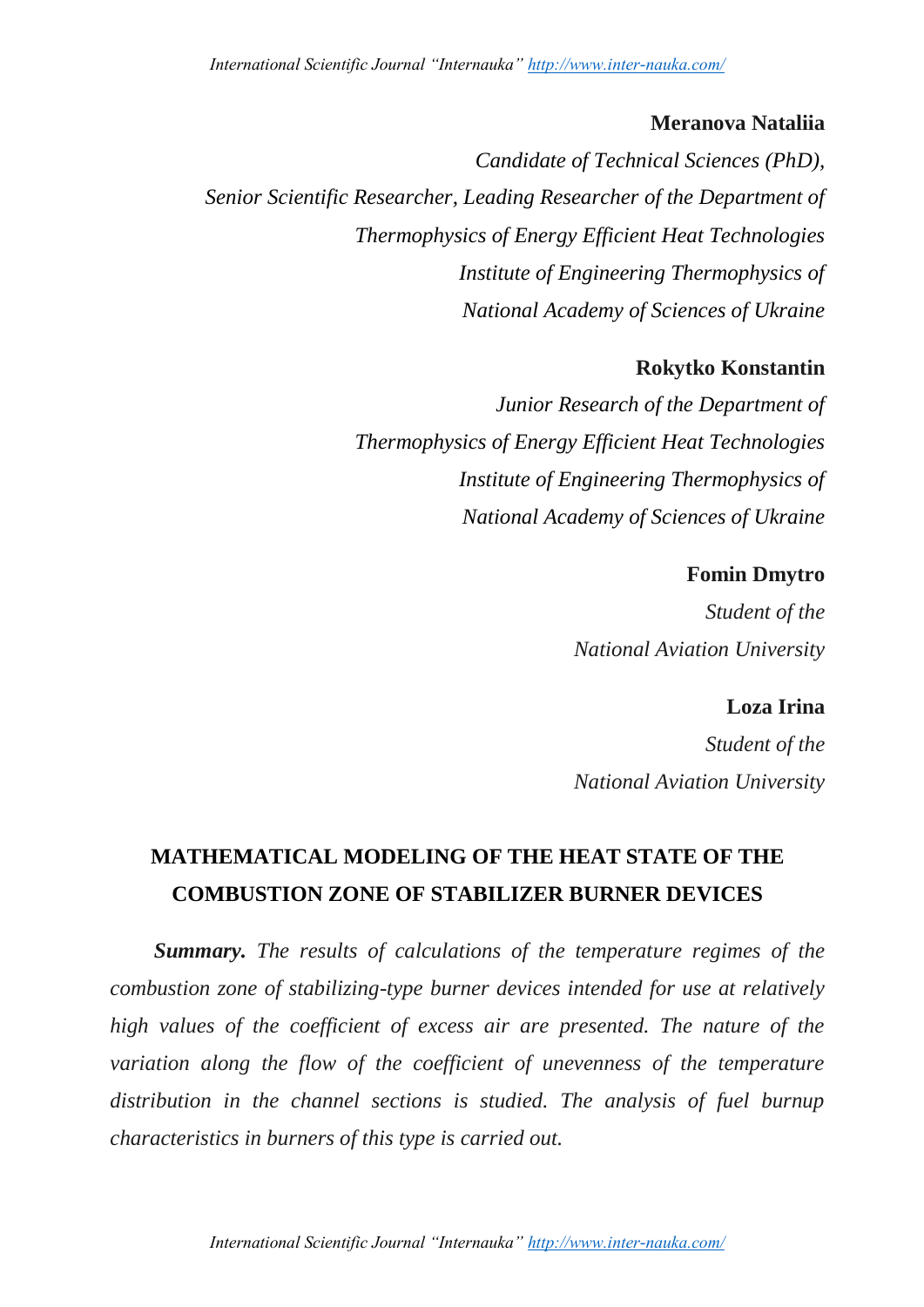*Key words: burner devices, heat state, asymmetric fuel supply, mathematical modeling.*

A problem of increasing the efficiency of stabilizer-type burner devices requires in-depth studies of their working processes [1-10]. Studies of the heat state of the combustion zone of these devices are of particular interest. The course of such processes as the formation of toxic substances (primarily nitrogen oxides), fuel burnout, etc., which determine the energy and environmental characteristics of burner devices, largely depends on heat state.

This article is devoted to modeling the heat state of the combustion zone of stabilizer burners with asymmetric fuel supply. This modification of the burner devices is focused on the use them in conditions of relatively high values of the excess air coefficient. The features of the proposed modification are the ability to realize two-stage combustion of fuel, to regulate the shares of primary and secondary air supplied to the combustion, to choose the location of the secondary air supply and other.

The purpose of the work is to analyze the features of the heat state of the combustion zone of burner devices with asymmetric fuel supply. Certain attention is also paid to the consideration of the fuel burnout process under the studied conditions.

The module of the studied burner device, located in channel *1*, consists of two flat flame stabilizers *2* (Fig. 1). On one of the side surfaces of each stabilizer flowing around with primary air, there is a system of gas supply holes *3* through which jets of fuel gas are supplied by immersion in a carrying stream of an oxidizing agent. Secondary air enters the channel between stabilizer and is supplied to combustion downstream after flowing around the flaps *4*.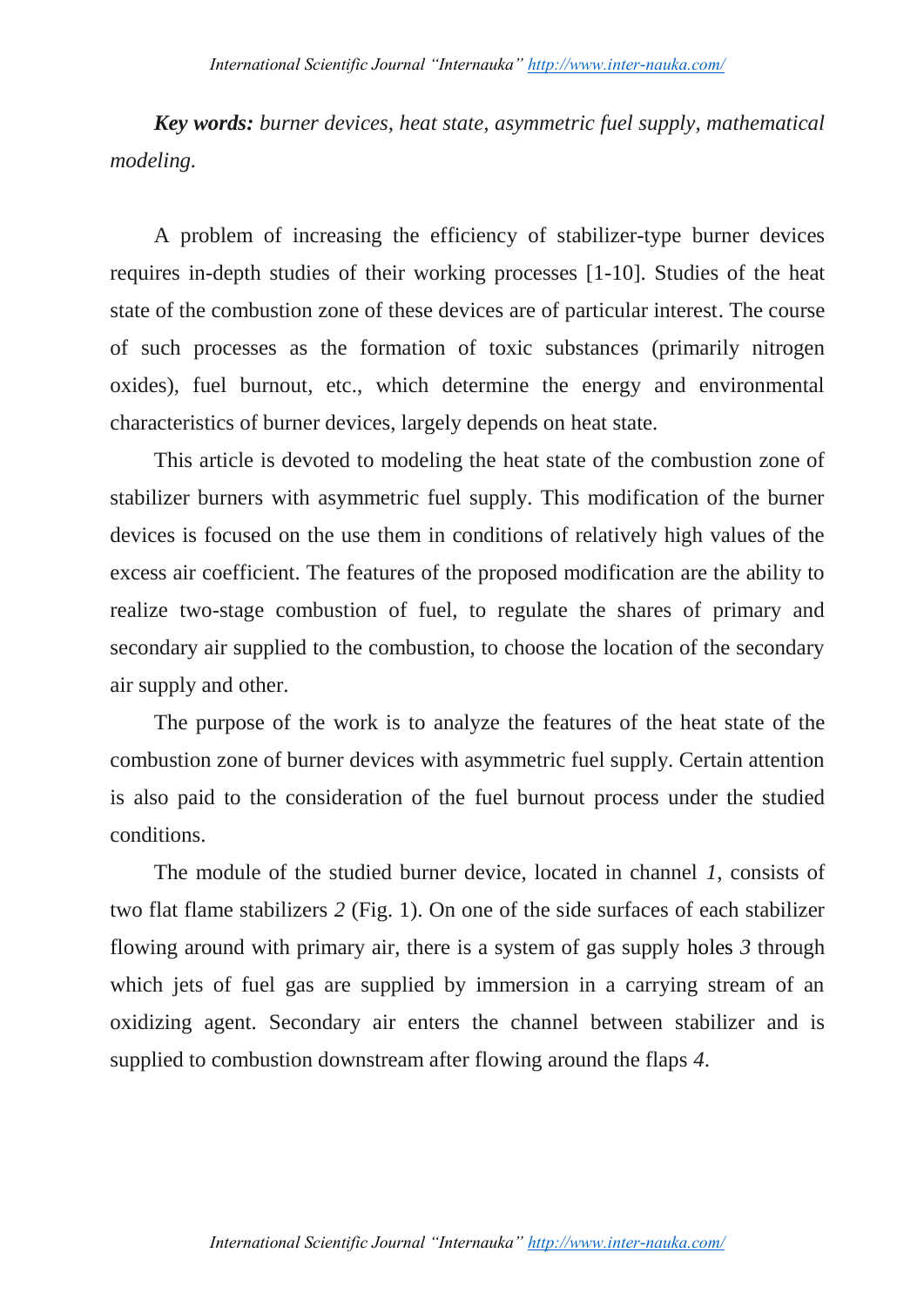

**Fig. 1. Scheme microjet burner device of stabilizer type with asymmetric fuel supply: 1 - flat channel; 2 - flame stabilizer; 3 - gas supply holes; 4 - flaps.**

The problem of determining the thermal state of the combustion zone was solved using the FLUENT software package. The modeling was carried out on the basis of the DES approach (Detached Eddy Simulation - modeling of isolated vortices), which is a hybrid approach with switching in different spatial zones of the RANS and LES methods (Reynolds Averaged Naiver-Stokes - a method based on Reynolds averaged stationary Navier-Stokes equations, and Large Eddy Simulation - a method for modeling large eddies).

The following calculation results correspond to such source data:  $B_{\rm st} = 0.015$  m;  $B_1 = 0.018$  m;  $B_c = 0.075$  m;  $L_c = 1.3$  m;  $L_0 = 0.1$  m;  $L_{\rm st} = 0.2$  m;  $L_1 = 0.02$  m;  $L_3 = 0.09$  m;  $d = 0.002$  m;  $S/d = 3.5$ ; clutter coefficient of the passage cross-section of the channel  $k_f = 0.4$ ; air velocity at the channel inlet  $U_{in}^{a}$  = 10.0 m/s; excess air coefficient  $\alpha$  = 3.0.

Characterizing the overall temperature regime of the combustion zone of the studied burner device, first of all, it should be noted the significant spatial unevenness of the temperature distribution in this zone. Figure 2 illustrates the temperature profiles in the cross sections of the channel for various values of the longitudinal coordinate *x* in the plane passing through the axis of the gas supply holes. (The value of the *x* coordinate is counted from the end of the flame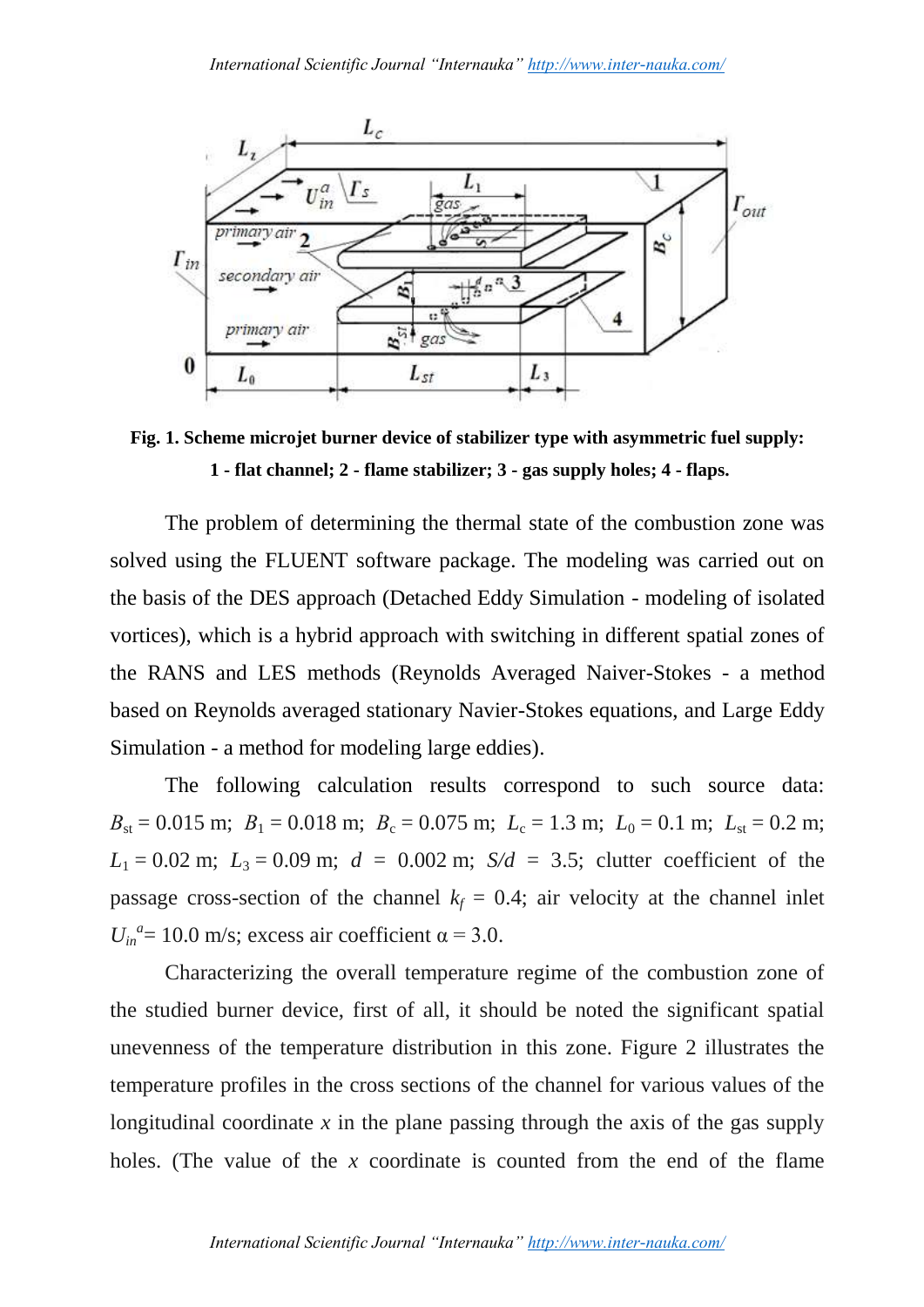stabilizer downstream; the *y* coordinate is counted from the plane of symmetry of the module passing through the middle of the channel between stabilizers).



**Fig. 2. The temperature distribution over the width of the channel in a longitudinal section passing through the axis of the gas supply hole, for various values of the longitudinal coordinate** *x*

As can be seen from fig. 2, near the end of the flame stabilizer, at  $x \leq 0.4$ m, on temperature profiles there are: the central part (the high-temperature zone corresponding to the position of the stabilizer) and two peripheral zones at whose boundaries the temperature level is close to the air temperature at the channel inlet. Downstream, the temperature in the indicated central zone gradually decreases, increasing slightly in the peripheral zones. With a further increase in the *x* coordinate ( $x \ge 0.8$  m), the boundaries of these zones are blurred and the temperature profiles are becoming more and more equable.

Attention is also drawn to the fact that the temperature profiles are asymmetric with respect to the axis of symmetry of the flame stabilizer. In particular, near the flame stabilizer, at  $x \le 0.4$  m, these profiles are substantially less filled in areas corresponding to the supply of secondary air. The indicated asymmetry is obviously associated with the asymmetry of the fuel supply and the two-stage combustion process.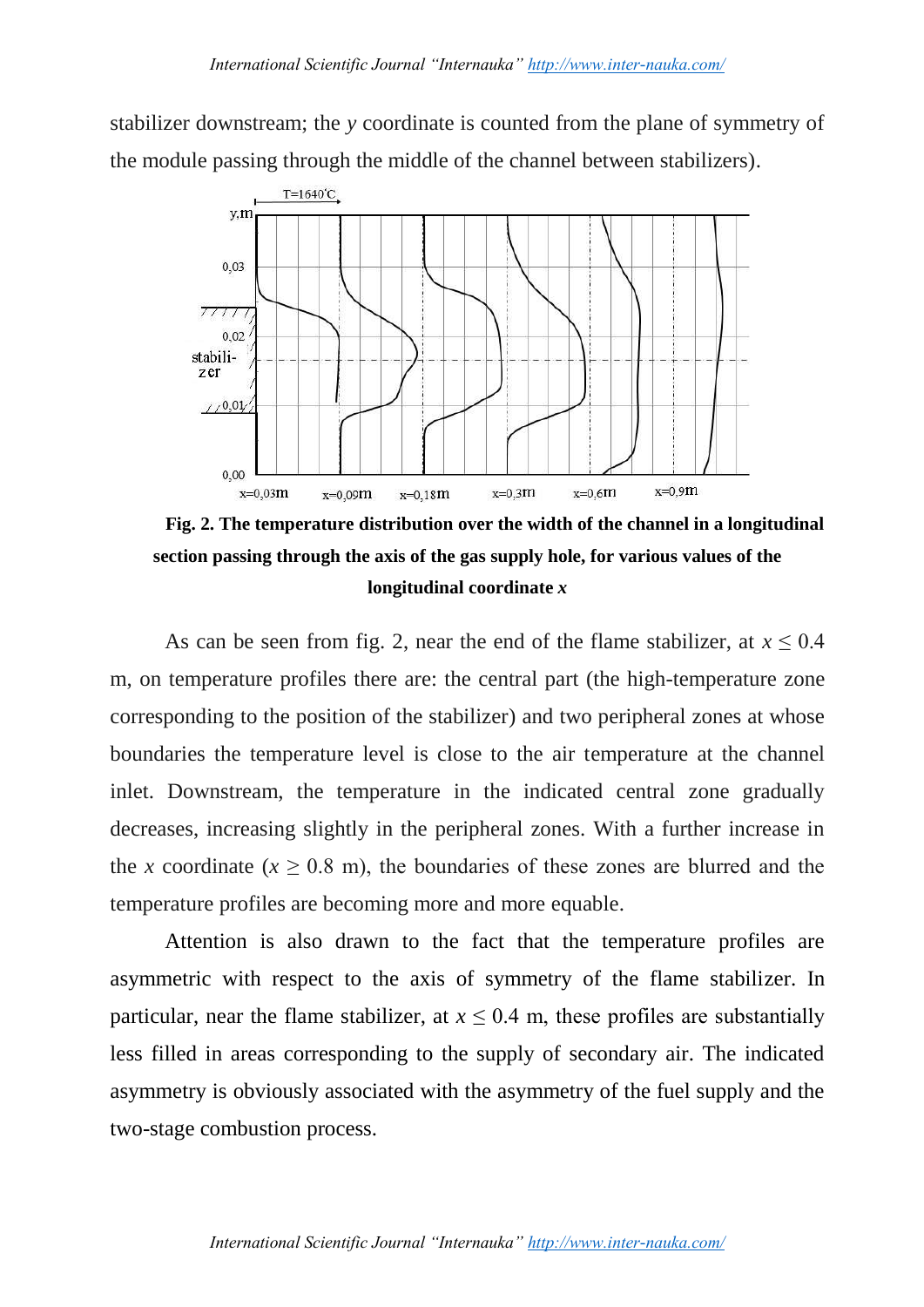An integral characteristic of the non-uniformity of the temperature distribution in the channel cross sections is the coefficient of the relative nonuniformity of the temperature field  $\gamma$ , which is determined by the dependence  $\gamma = (T_{\text{max}} - \overline{T}) / (\overline{T} - T_{\text{in}})$ , where  $T_{\text{max}}$ ,  $\overline{T}$  - is the maximum and mass-average temperature in a given channel cross-section  $x =$  const;  $T_{in}$  is the air temperature at the channel inlet.

According to the data obtained, in the flap location region the indicated non-uniformity of the temperature distribution decreases sharply (Fig. 3). Further, in a significant area behind the flap  $(0.1 \text{ m} \le x \le 0.6 \text{ m})$ , the rate of decrease in the temperature field non-uniformity in the channel cross sections remains practically unchanged. With further distance from the end of the stabilizer, the nonuniformity is indicated asymptotically decreases.

An analysis of the distribution of the mass average temperature *T* over the channel length indicates that in the flap location zone ( $x \le 0.9$  m) there is an intensive temperature increase along the flow. This is due to the fact that combustion in this zone occurs in the presence of only primary air, that is, at relatively low values of the coefficient of excess air α. A sharp decrease in the temperature growth rate along the length of the flow with the flap is associated with the intake of cold secondary air.

The data in Figure 3 illustrates the change in the fuel burnup coefficient η along the length of the channel. As can be seen, nature of the change in η correlates with the longitudinal distribution of the mass-average temperature. According to the data presented, combustion proceeds very intensively in the first stage at  $x < L_3$ . The burnup velocity of the fuel is significantly reduced when secondary air is supplied behind the flap. In the burnout area in the tail of the torch, the rate of burnup is further reduced.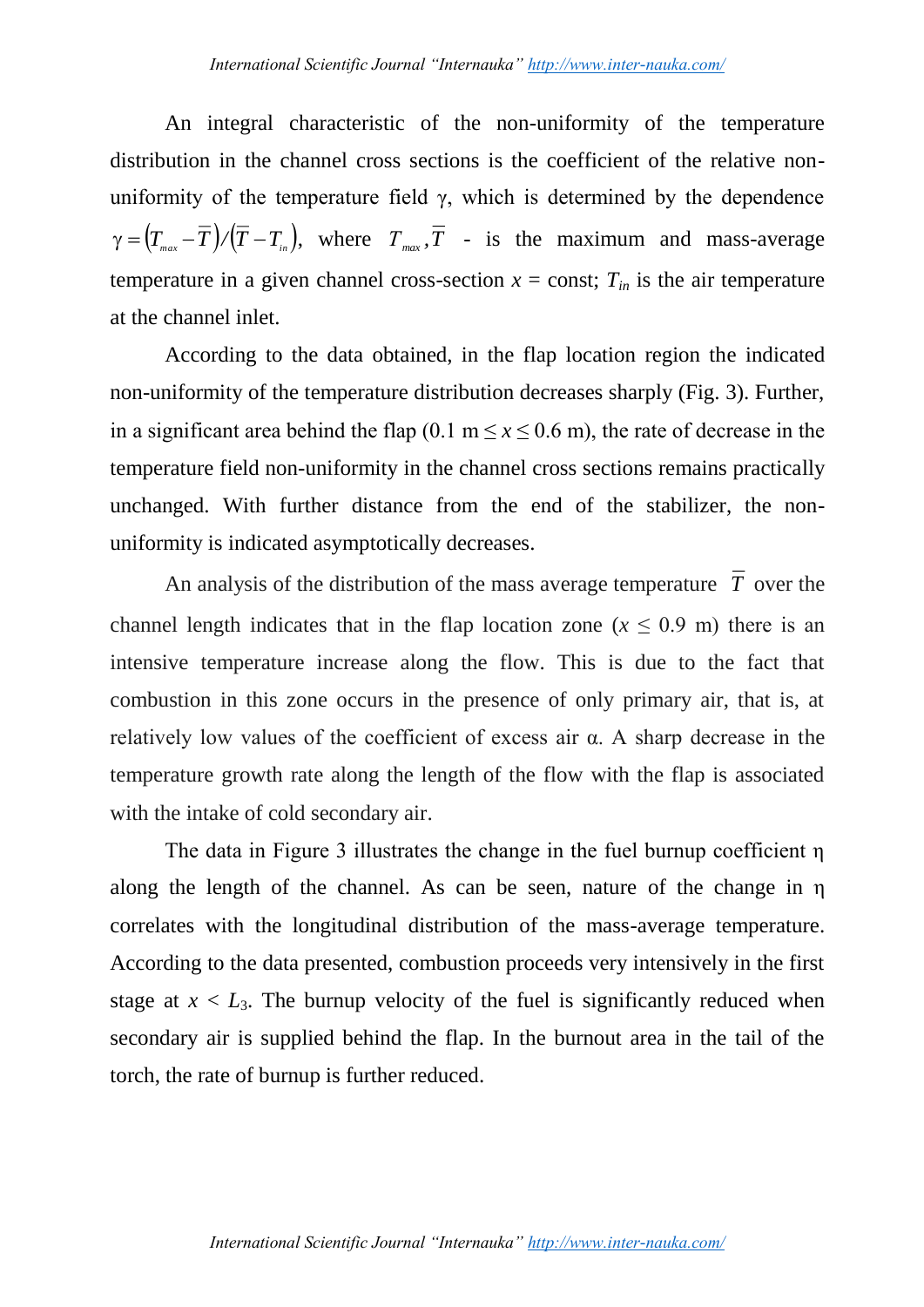

**Fig. 3. Change in the coefficient of completeness of fuel burnup η (1) and the coefficient of relative non-uniformity of the temperature field (2) along the length of the channel**

Thus, on the basis of computer simulation, the characteristics of the temperature conditions of the combustion zones, the processes of fuel burnout in stabilizer burners with an asymmetric supply of fuel gas were studied. It is shown that the fuel supply from only one of the side surfaces of the flame stabilizers causes a number of features of the heat state of the combustion zone, such as asymmetry of temperature profiles, more intense fuel burnup at the first stage of combustion, which corresponds to the supply of only primary air and other.

## **References**

- 1. Fialko N.M., Sherenkovsky Ju.V., Mayson N.V., Meranova N.O., Butovskiy L.S., Abdulin M.Z., Polozenko N.P., Klishch A.V., Stryzheus S.N., Timoshchenko A.B. Mathematical modeling of processes of flow and mixture formation in a cylindrical stabilizer burner device. Eastern European Journal of Advanced Technologies. 2014. V.3. № 8 (69). P. 40-44. (Rus). ISSN 1729-3774. https://doi.org/10.15587/1729-4061.2014.24895.
- 2. Fialko, N.M., Sherenkovsky Ju.V., Prokopov V.G., Polozenko N.P., Meranova N.O., Aleshko S.A., Ivanenko G.V., Yurchuk V.L., Milko E.I., Olkhovskaya N.N. Modeling of the flow structure in the echelonized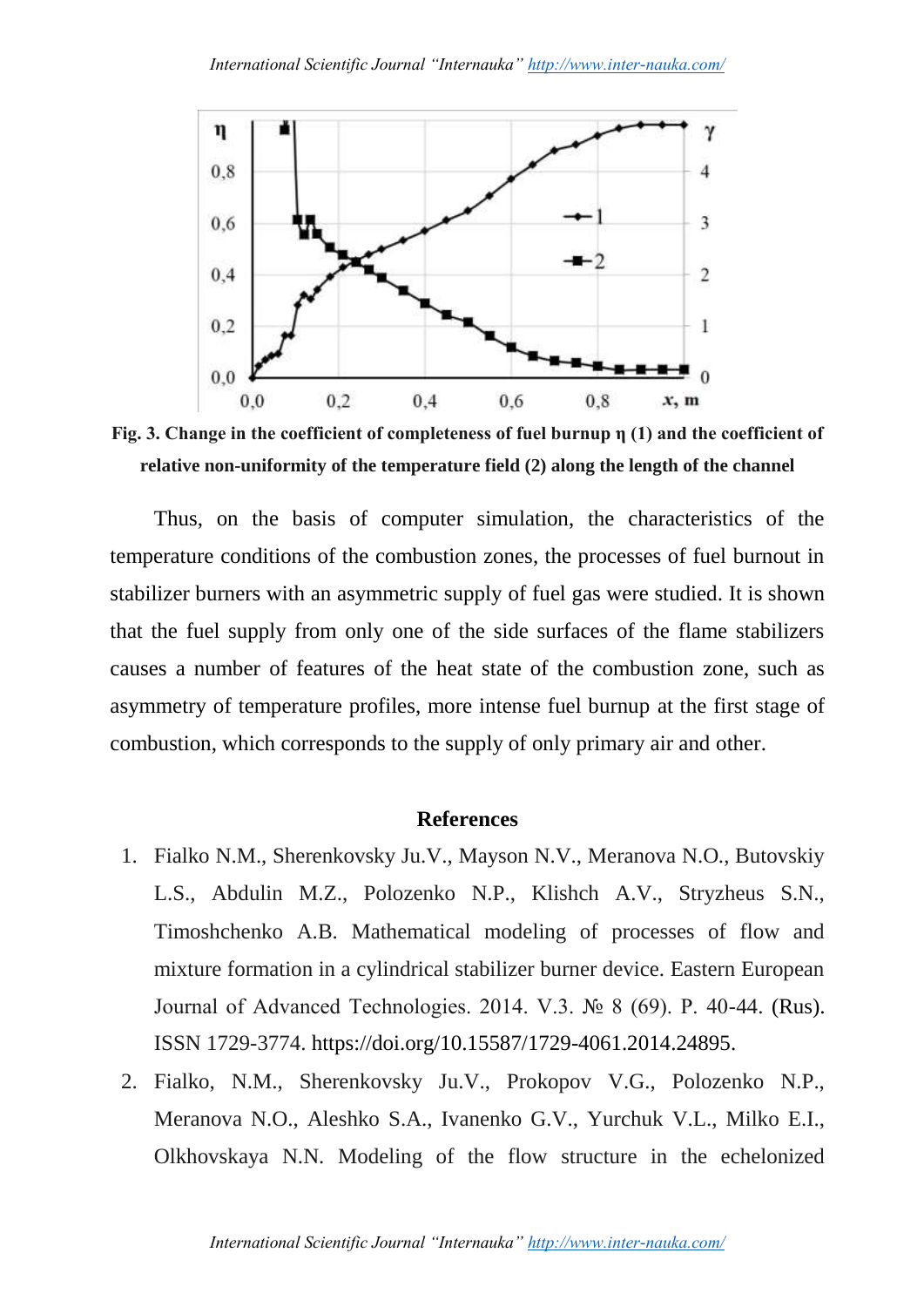gratings of stabilizers with a different step of their displacement. Eastern European Journal of Advanced Technology. 2015. V.2. № 8 (74). P.29-34. (Rus). ISSN 1729-3774. https://doi.org/10.15587/1729-4061.2015.39193.

- 3. Fialko N.M., Aleshko S.A., Rokitko K.V., Maletskaya O.E., Milko E.I., Kutnyak O.N., Olkhovskaya N.N., Regragui A., Donchak M.I., Evtushenko A.A. Regularities of mixture formation in the burners of the stabilizer type with one-sided fuel supply. [Technological Systems.](http://technological-systems.com/index.php/Home) 2018. 3(38). PP. 37-43. (Eng). dx.doi.org/10.29019/084.3
- 4. Fialko, N.M., Sherenkovsky Ju.V., Mayson N.V., Meranova N.O., Butovsky L.S., Abdulin M.Z, Polozenko N.P., Klishch A.V., Stryzheus S.N., Timoshchenko A.B. Intensification of transport processes in a burner device with a cylindrical flame stabilizer. Scientific Bulletin of UNFU. 2014. 24 (5). P. 136-142. (Rus). ISBN 5-7763-2435-1.
- 5. Fialko N.M., Butovsky L.S., Prokopov V.G., Granovskaya E.A., Sherenkovsky Ju.V., Aleshko S.A., Kokhanenko P.S. Features of flow around flat stabilizers by a limited flow. Industrial Heat Engineering. 2010. №5. P. 28-36. (Rus). ISSN 0204-3602.
- 6. Fialko N.M., Prokopov V.G., Aleshko S.A., Polozenko N.P., Timoshchenko A.B., Abdulin M.Z., Maletskaya O.E., Nochovny A.V. Analysis of the influence geometric shape of the niche cavity on the aerodynamic resistance of the channel. Industrial Heat Engineering. 2012. № 1. P. 72-76. (Rus). ISSN 0204-3602.
- 7. Fialko N.M., Prokopov V.G., Alioshko S.A., Abdulin M.Z., Rokitko K.V., Maletska O.E., Milko E.I., Olkhovska N.N., Regragi A., Evtushenko A.A. Computer simulation of flow in microjet burner devices with asymmetric supply of fuel. Scientific Bulletin of UNFU. 2018. Vol. 28. № 8. C 117-121. (Rus). https://doi.org/10.15421/40280823
- 8. Fialko N.M., Prokopov V.G., Sherenkovskiy Ju.V., Alioshko S.A., Meranova N.O., Abdulin M.Z., Butovsky L.S., Mirgorodsky A.N. Computer